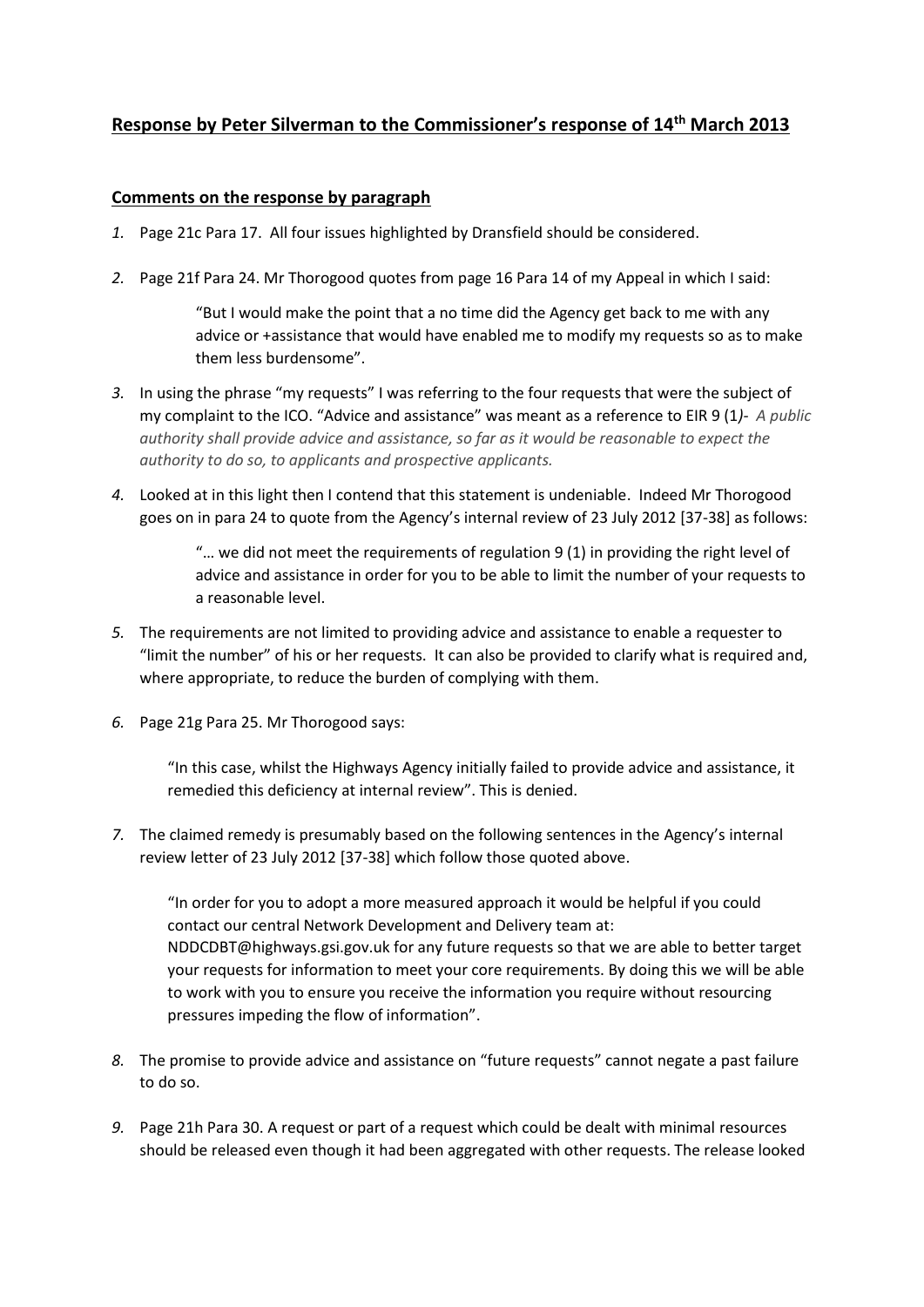at in isolation would not have incurred any undue burden and would have been consistent with EIR 12 (2) 2) - *A public authority shall apply a presumption in favour of disclosure.*

# **Application of Dransfield**

# **Burden imposed by the four requests – the time estimates – failure to provide advice**

- *10.* Please refer to previous comments in my grounds for appeal on page 15 and 16 of the bundle.
- *11.* I now have had the opportunity of reviewing the Agency's time estimates (bundle page 51).

# Audits of environmental amenity (1)

*12.* It would appear that these reports which are carried out to check on the performance of the contractors are held by the contractors. There is one contractor for each region. The documents are electronic. The Agency's FOI Officer would therefore simply have to e-mail each contractor asking to be sent their latest audit report. Any redactions could be done electronically by the FOI Officer. No scanning would be required. A reasonable time estimate would be 5 minutes per region not 2 hours. Please refer to my Appendix A for supporting information.

## Communications with local authorities (2)

- *13.* I had asked for "*The last 4 communications between the Highways Agency and any local authority directing the latter's attention to the littered state of, and/or the need to clean, any trunk road in your network. In both cases please include communications made on your behalf by your contractors. You do not need to include any communications which are more than 2 years old. In both cases please include communications made on your behalf by your contractors".*
- *14.* Column one of the Agency's analysis does not refer to the fact that the information requested was in respect to litter /cleanliness of trunk roads. Surely only the Environment team at the contractor would need to consult their records.
- *15.* They say "(e.g. Dorset)". However the Head of Operations at the Dorset Waste Partnership has stated: *"I have checked with other members of the team and no one is aware of any specific requests from the Highways Agency to carry out a cleansing operation at any time*". Please refer to Appendix B.
- *16.* I suspect that in reality the Agency do not routinely communicate with local authorities regarding the need to clean trunk roads as indicated by the Under-secretary of State for Transport. (Page B7 of Appendix B).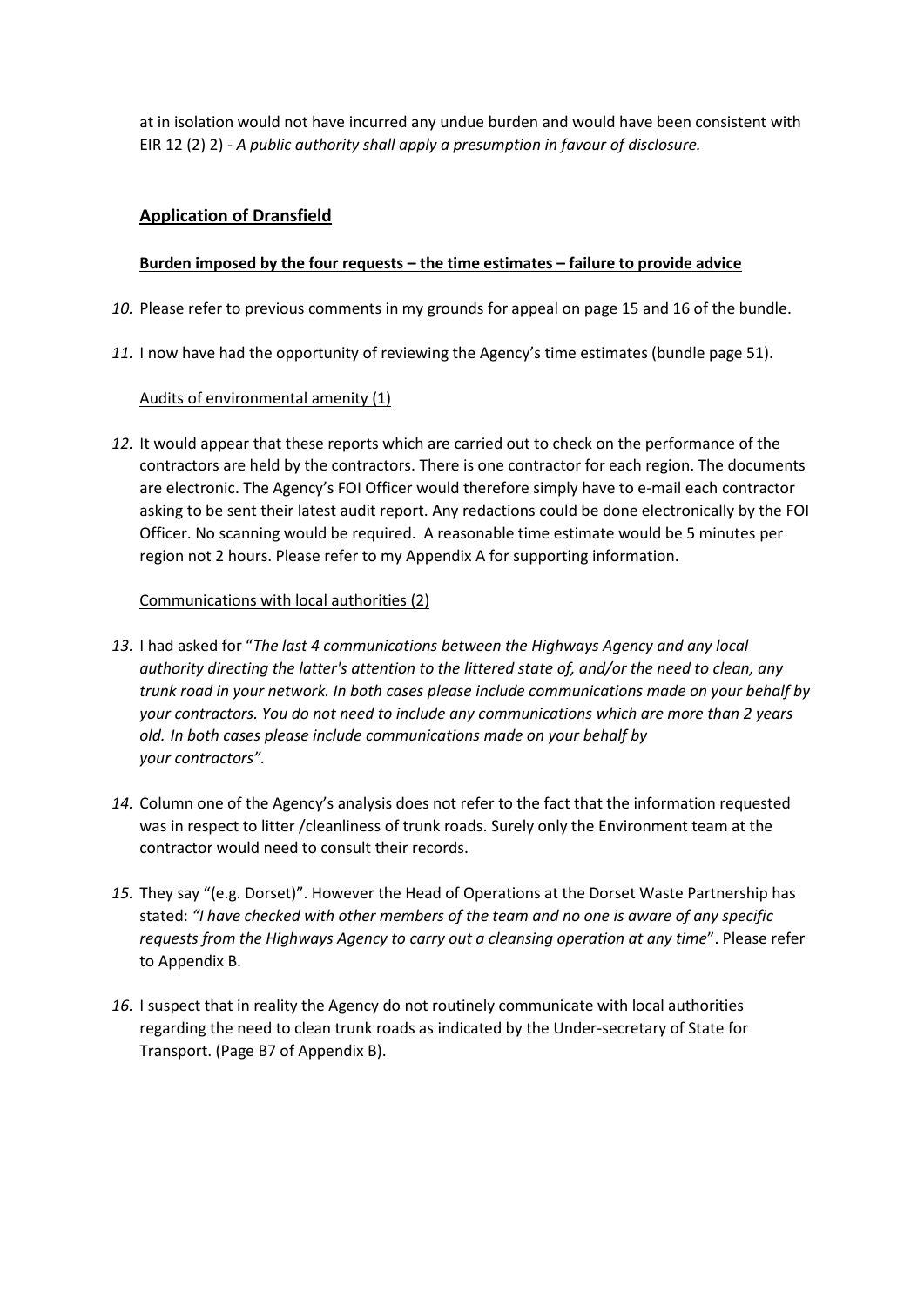#### Lack of advice and assistance

- *17.* In making these requests I had made the reasonable assumption that it was likely that copies of both the Audits of Environmental Amenity and the communications with local authorities would be held centrally. I had supposed that there was a central department charged with ensuring environmental standards were met who would want to be copied when these documents were produced.
- *18.* The fact that I was mistaken in this assumption should not be held against me. The Agency should have responded by explaining that as the information was dispersed over our several locations and suggesting ways I might modify my request to make the task more manageable.
- *19.* As Judge Wikeley points out in Dransfiled 31 referring to wide ranging requests:

*.. it may well be more appropriate for the public authority, faced with such a request, to provide advice or guidance on how to narrow the request to a more manageable scope, failing which the costs limit under section 12 might be invoked.* 

*20.* Had I been given this opportunity I could for example have modified my request to and accepted the 4 Audits from just one region and any 4 recent communications with local authorities regarding trunk road litter. This would have reduced the burden by a factor of 7.

#### **Burden – previous dealings – associated correspondence**

- *21.* In the context of my campaign I believe that the number of previous requests and associated correspondence and their duration is proportionate to seriousness of the issues that I tackle.
- *22.* The Agency has not given, and the ICO had not asked for, any examples of requests / correspondence which might lack serious purpose.
- *23.* Dealing with the Highways Agency / DfT can be frustrating. A task which one might think can be accomplished with a short exchange of communications can require multiple interactions. Let me give one example.
- 24. On 31<sup>st</sup> March 2011 the then Under-secretary of State for Transport, Mike Penning MP, wrote to me suggesting I met with senior officials at the DfT/ Highways Agency to discuss the concerns outlined in my report "Our Littered Motorways". In a letter to my MP of the same date he explained that he could not meet with me himself while a complaint I had made to the Court was outstanding.
- *25.* In the letter I was given the name and phone number of an official to contact to arrange a suitable time and place. I rang – someone would get back to me (07/04). I sent a chasing e-mail (11/04). Someone would get back to me (11/04). 5 weeks after my initial call nobody had got back to me. I sent another e-mail (12/05). I was told officials could not meet with me until after Court hearing on  $8<sup>th</sup>$  June. I wrote to Mike Penning (12/05). I was finally given a date (10/06).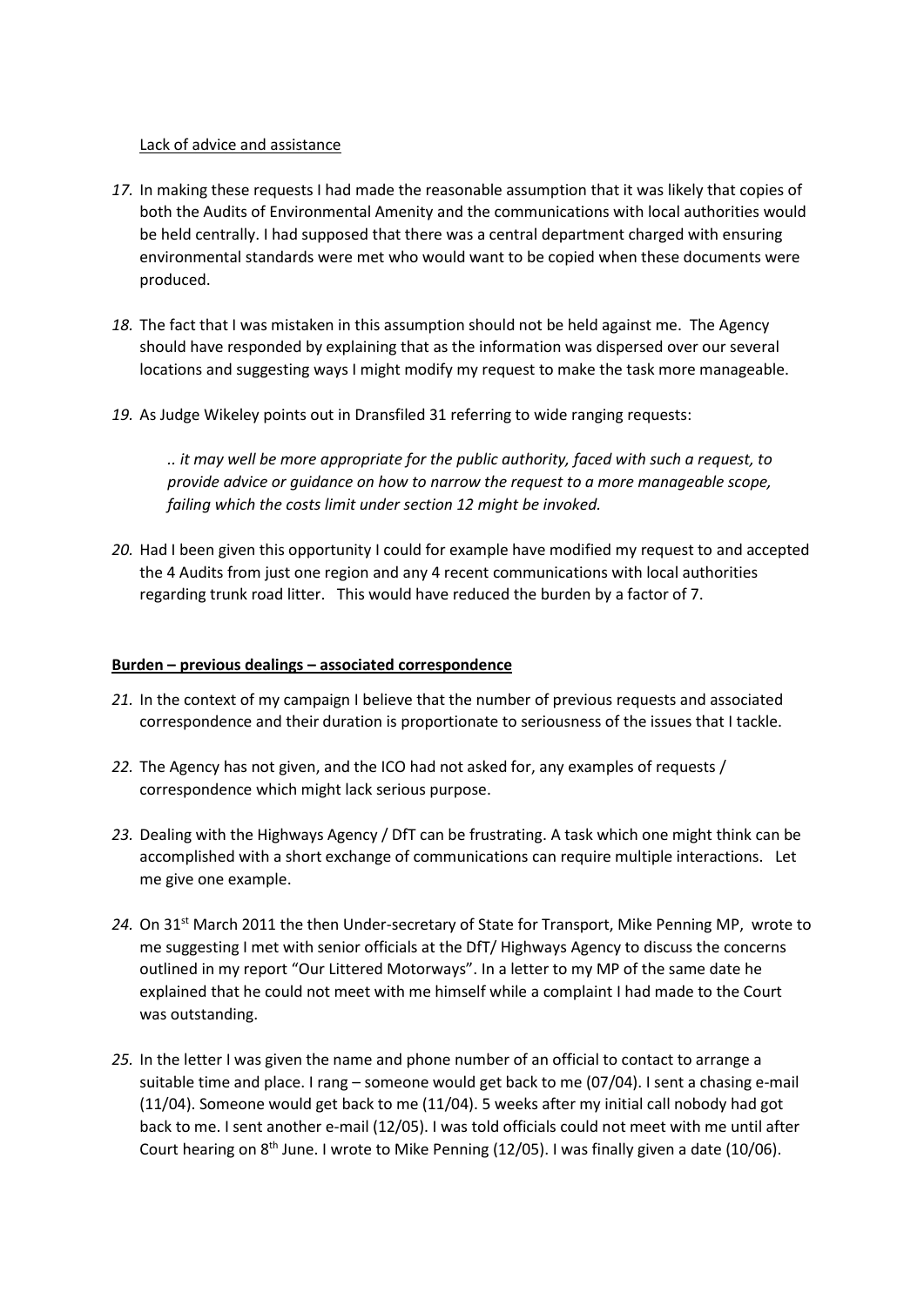*26.* The correspondence can be seen in Appendix C.

#### **Motive , value and serious purpose**

- *27.* My requests to the Agency are all focussed on finding out in respect to motorway litter why "the legislation is not working" with the aim of getting them cleaned up.
- *28.* Judge Wikeley in para 36 refers to "*For Example an investigative journalist…".* He does not consider the example of an individual who runs an extended campaign on a serious issue largely related to the activities a one government department. In such cases it is inevitable that requests for information will be concentrated on that department.
- *29.* It should be born in mind that I am not duplicating the work of any other organisation. There is no watchdog organisation monitoring the compliance of duty bodies, including the Secretary of State for Transport in respect to motorways, with their obligations under the Environmental Protection Act.
- *30.* One might think that this would be the job of DEFRA. However at a meeting with them in 2011 I discovered that they had only 2 people working full time on street scene issues including litter, fly-tipping, graffiti and dog fouling. One might think Keep Britain Tidy fulfilled this role. I have recently met with them and they confirmed that, while they continued to be financed by DEFRA, they did not see their function as holding government departments to account.
- *31.* Recently Andrew Gwynne MP, appalled at the littered state of motorways in the north west has taken up the issue of motorway litter. In 5 days between  $21<sup>st</sup>$  and  $25<sup>th</sup>$  March he received answers to 5 written Parliamentary questions he had put to the Secretary of State for Transport on motorway litter. I have met with him and he has kindly made a statement for the Tribunal which can be seen in Appendix D. In it he acknowledges the value of my work saying my recent communication with the Permanent Secretary at the Department of Transport was "*a well thought out analysis of the issues and one that was worthy of serious consideration*".
- *32.* Also in Appendix Dare statements from:
- *33.* The Campaign to Protect Rural England *".. Peter Silverman has a genuine drive to do something about litter." " .. he has set out to run a serious campaign …", ".. his contact with the CPRE has been professional and helpful.*"
- *34.* George Niblock, the author of the recent the Chartered Institution of Waste Management in Scotland's Position Statement on Street Cleansing – "*I write in full support of Peter Silverman in his campaign and greatly admire his efforts, expertise and tenacity*".
- *35.* In a PS to his June 2011 Newsletter Bill Bryson, the author and then President of the CPRE said:

"Stop the Drop's own Will Gates works very closely with Peter Silverman – a tenacious and *inspirational individual – on litter abatement orders. Peter has recently gone head to head with Defra's Secretary of State on the state of England's highways. Peter's website provides*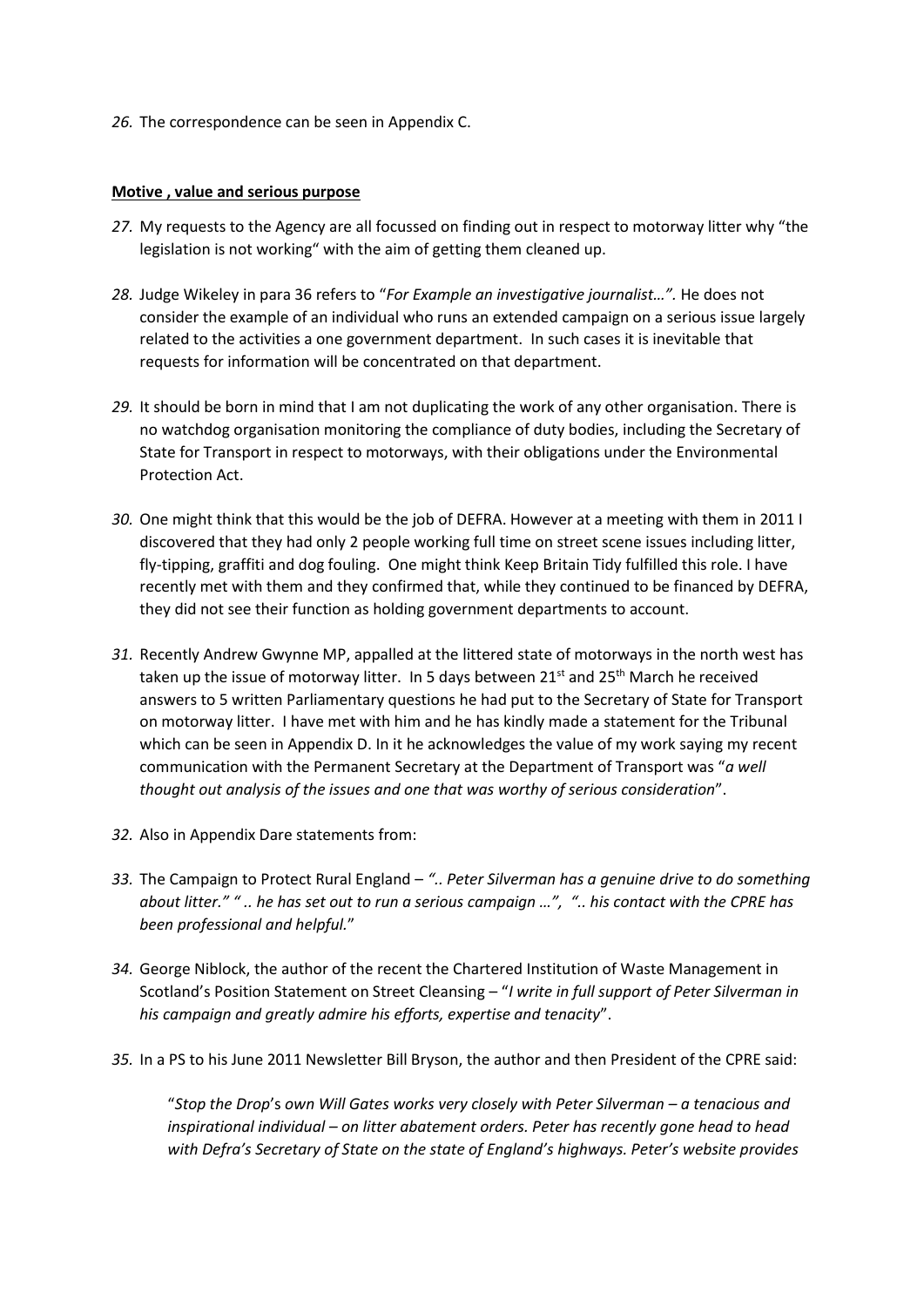*some fascinating information about what he's been up to and the significant progress he's making".* (See my Appendix E).

- *36.* The CPRE are the only independent body who employ staff to campaign on litter. They are prepared to hold duty bodies to account over their compliance with the Environmental Protection Act. In their statement they refer to their campaign of action directed at Network Rail and that I had confirmed that my focus was roadside litter. We have in effect agreed to a division of labour to prevent duplication of effort. This obviates the need for both parties to correspond with the Highways Agency and submit freedom of information enquires to them.
- *37.* I have a similar understanding with two other anti-litter campaigners Clean-Up Britain and Zilch. They leave the motorways to me while they focus on other areas.
- *38.* Similarly I am beginning to work closely with Andrew Gwynne MP to ensure we adopt a coordinated approach to motorway litter.
- *39.* By working with other interested parties in this way information about motorway litter can be obtained, analysed and disseminated with less overall resource than would otherwise be the case. In the long term this should reduce the burden on the Highways Agency / DfT.
- *40.* Once analysed I try to present my findings in a constructive manner by providing relevant feed back to the Department of Transport. Appendix F is a copy of my report "*Our Littered Motorways – Why the legislation is not working*" of 17th November 2010. My subsequent reports can be accessed from my web site. The appendices to the report include relevant correspondence with the Agency.
- *41.* I now present further evidence that motorway litter is a matter of serious and wide public concern.
- *42.* In his statement Andrew Gwynne MP stated, referring to the obligations of the Secretary of State for Transport under the Environmental Protection Act, wrote: *"I share Mr Silverman's concerns that this obligation is not being met*."
- *43.* The CPRE statement refers to the *"extensive problem of litter on public land including railways and roadsides.*."
- *44.* In Appendix G I have listed 88 messages of support I have received none of which have been individually solicited. The full text of the e-mails received in March are included at the end of the appendix. As you will see Carol Chapman wrote to me on  $11<sup>th</sup>$  March saying:

*"The filthy roadsides of England. Well done! Pleased to find your website – keep at it – we are behind you!* 

*Having lived in France for 11 years and travelled many miles over there, not once did I ever see anything like the littered roadsides that I have just encountered on the M11 going up to Norfolk. I am absolutely appalled at the amount of litter there is over here. It's everywhere, but the roadsides leave you speechless. This country is looking filthy – what on earth has happened to it? What CAN we do to even start to rectify this situation?"*